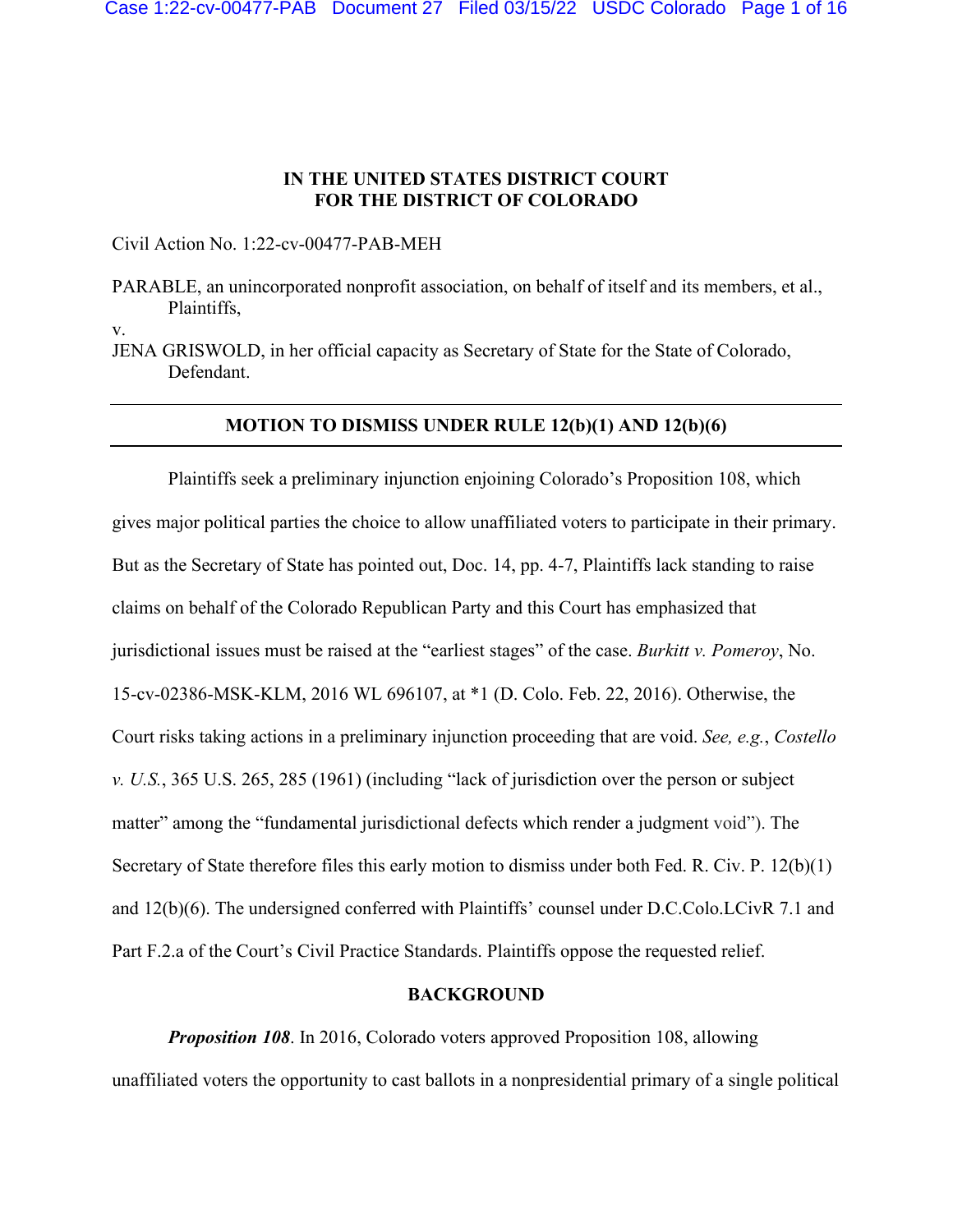party.<sup>[1](#page-1-0)</sup> Colo. Rev. Stat. §§ 1-2-218.5(2), 1-4-101(2). In approving this semi-open primary system, Coloradans decided that unaffiliated voters should have a voice in publicly financed primary elections, which political parties can choose to utilize in selecting their candidates for the general election. *See* Blue Book 66. Proposition 108 recognizes, however, that political parties are private organizations. It therefore includes an "opt out" procedure that permits a major political party to exclude itself from the semi-open primary system in favor of nominating its candidates in a "closed" assembly or convention that is limited to its affiliated members.<sup>[2](#page-1-1)</sup>  $\frac{1}{2}$  1-4-702(1). The decision to opt out of the semi-open primary system must be made by the major political party's state central committee by a three-fourths majority vote. *Id.*

*The Colorado Republican Party rejected opting out*. The Colorado Republican Party's State Central Committee met on September 18, 2021 to consider whether to exercise its opt-out option under § 1-4-702(1) for the 2022 election cycle. Doc. 1, ¶¶ 27-28. The Committee overwhelmingly rejected the opt-out proposal with only one-third of members supporting it, Doc. 26, as confirmed by the fact that the Secretary has received no notice from the party indicating its decision to opt out, Doc. 14-1 at 2.

*This Lawsuit*. Plaintiffs are five individual members of the Colorado Republican Party and an unincorporated association formed to challenge Proposition 108. Doc. 1, ¶¶ 3-8. Each supports "closing" the Colorado Republican Party's nomination process so that only affiliated

<span id="page-1-0"></span><sup>1</sup> *See* Legis. Council, Colo. Gen. Assembly, Rsch. Pub. No. 669-6, *2016 State Ballot Information Booklet* 65 (2016) ("the Blue Book"),<https://tinyurl.com/2s3rsenb> (last visited March 7, 2022).  $2 \text{ A minor political party may exclude unaffiliated voters from its primary election in accordance}$ 

<span id="page-1-1"></span>with its constitution, bylaws, or other applicable rules. Colo. Rev. Stat. § 1-4-1304(1.5)(c).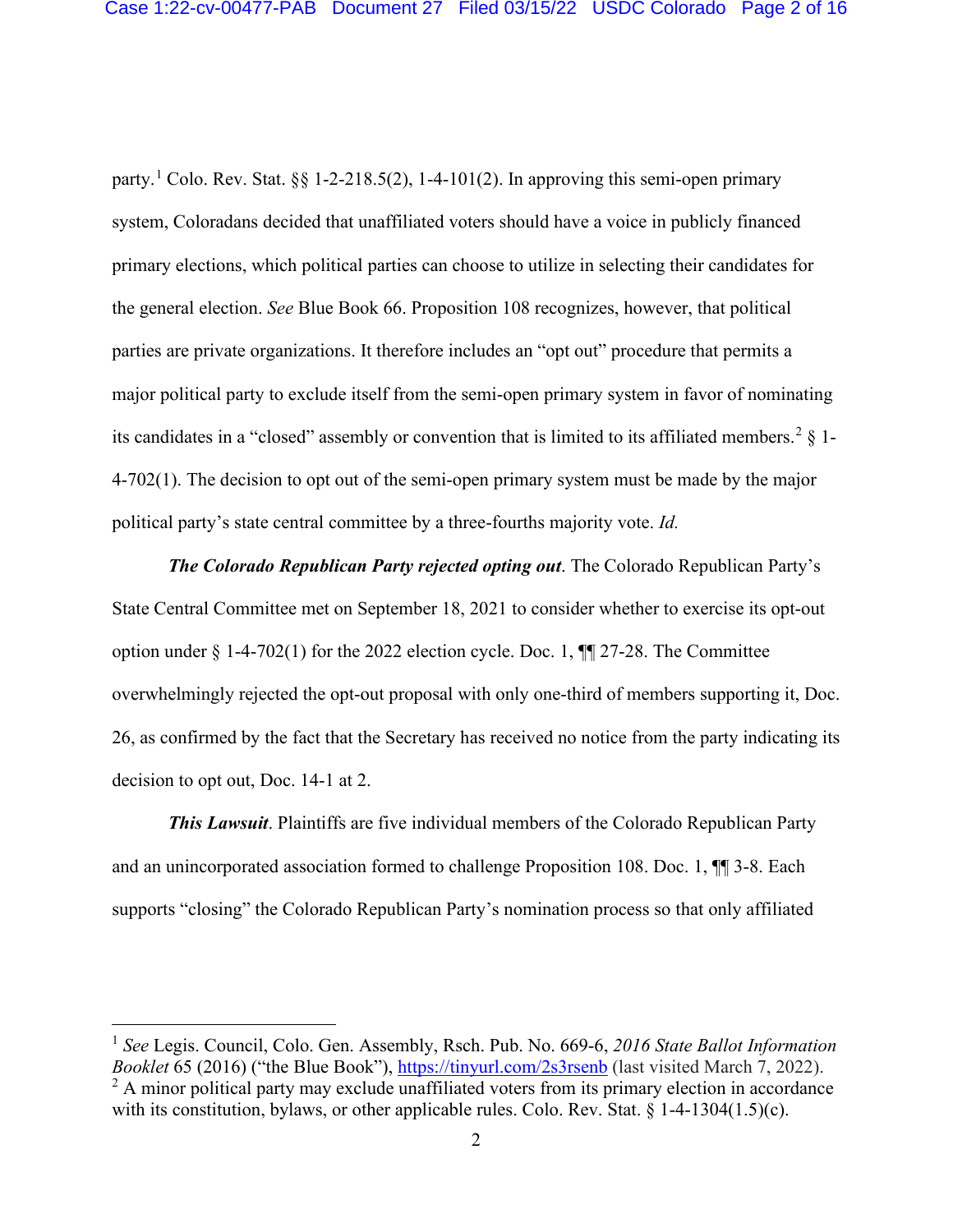party members may participate. *Id.* Noticeably absent from this lawsuit is the Colorado Republican Party or its State Central Committee.

#### **ARGUMENT**

**12(b)(1).** A motion to dismiss for lack of standing challenges the court's subject matter jurisdiction under Fed. R. Civ. P. 12(b)(1). *See, e.g.*, *Irvine v. I.C. Sys., Inc.*, 198 F. Supp. 3d 1232, 1235 (D. Colo. 2016). The plaintiff bears the burden of establishing each element of standing. *Spokeo, Inc. v. Robins*, 578 U.S. 330, 338 (2016). If a party makes a factual attack to subject-matter jurisdiction, as the Secretary does here, the court need not presume the truthfulness of the allegations but rather may consider affidavits, hearing testimony, and other materials. *Stuart v. Colo. Interstate Gas Co.*, 271 F.3d 1221, 1225 (10th Cir. 2001); *Wheeler*, 825 F.2d at 259 n.5.

**12(b)(6).** Under Fed. R. Civ. P. 12(b)(6), "a complaint must contain sufficient factual matter, accepted as true, to state a claim to relief that is plausible on its face." *Ashcroft v. Iqbal*, 556 U.S. 662, 678 (2009) (quotation omitted). "The question is whether, if the allegations are true, it is plausible and not merely possible that plaintiff is entitled to relief under the relevant law." *Christy Sports, LLC v. Deer Valley Resort Co.*, 555 F.3d 1188, 1192 (10th Cir. 2009).

### **I. Plaintiffs lack standing to assert the rights of the Colorado Republican Party.**

Plaintiffs lack standing because they have failed to show an injury in fact to *their* legally protected interests. *See Lujan v. Defenders of Wildlife*, 504 U.S. 555, 560 (1992). Instead, Plaintiffs attempt to assert the legally protected interests of a third party—the Colorado Republican Party—that is not involved in this lawsuit. That they cannot do.

Supreme Court precedent establishes that the rights Plaintiffs are attempting to assert belong to the political parties themselves, not individual party members or candidates. In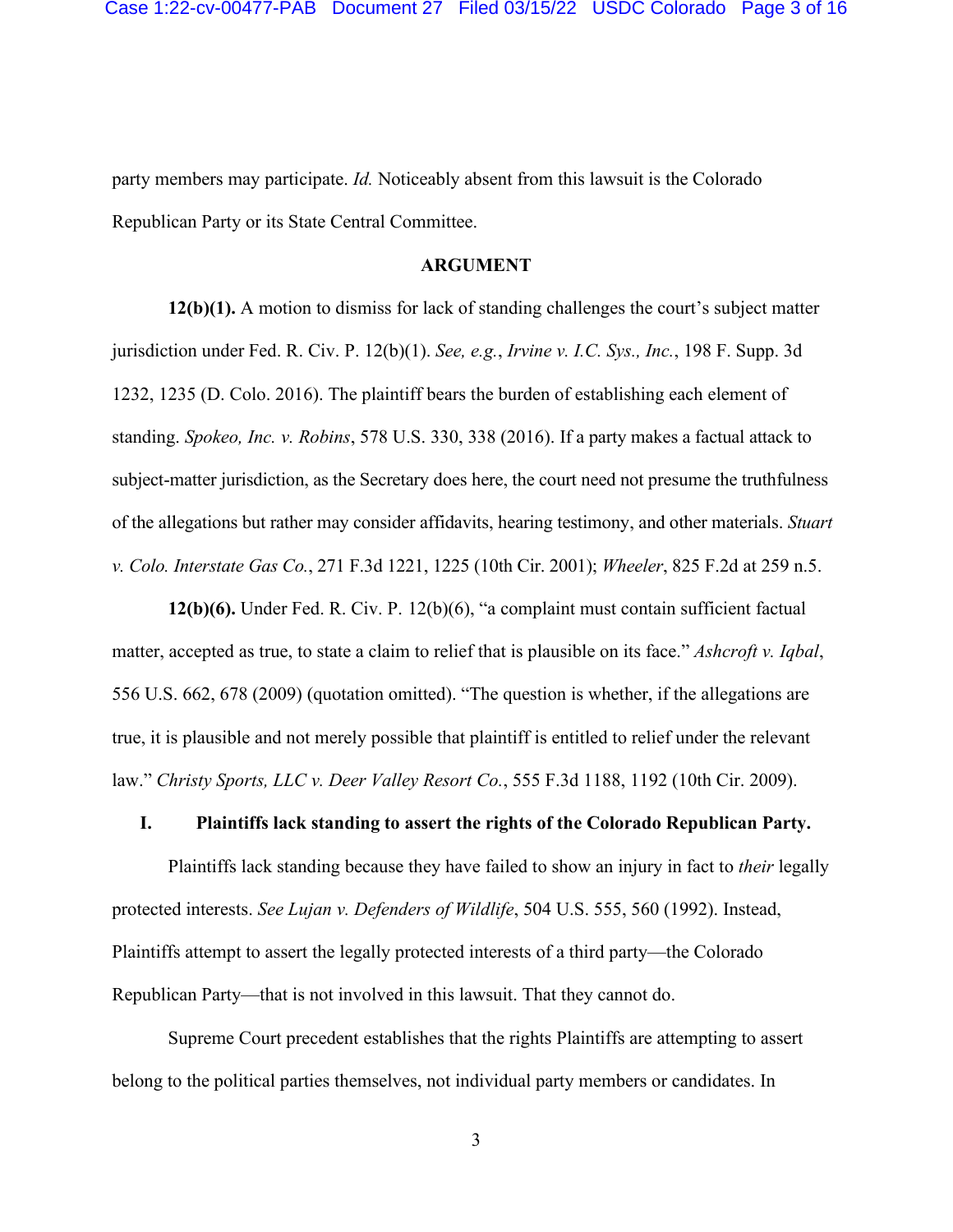*Tashjian v. Republican Party of Connecticut*, 479 U.S. 208, 225 (1986), for example, the Court held that Connecticut's closed primary statute impermissibly interfered with a state political party's First Amendment right to associate with nonmembers who the party wanted to participate in its primary. The flip side of the coin was presented in *California Democratic Party v. Jones*, 530 U.S. 567 (2000). There, the Court held that California's blanket open primary permitting all voters to vote in a political party's primary—even over its objection—violated the party's First Amendment associational rights. *Id.* at 586. Although standing was not at issue in these cases, the Court's analysis in each makes clear that it is the *political party's* right to either expand or limit the persons who can participate in the party's primary election. *See id*. at 582 ("We can think of no heavier burden on a *political party's* associational freedom." (emphasis added)).

Lower federal courts interpreting these Supreme Court holdings have confirmed individual party members and candidates lack standing to assert the rights of the political party to which they belong. *See, e.g.*, *Osburn v. Cox*, 369 F.3d 1283, 1287 (11th Cir. 2004) ("[I]t was the political party in each case that was entitled to decide who would be involved in the decision making process, not individual members of the party."); *Beck v. Ysursa*, No. CV 07-299-MHW, 2007 WL 4224051, at \*7 (D. Idaho Nov. 27, 2007) ("[I]t is clear that [*Jones*] and other cases determine that the right to define associational membership is a right possessed by the political party and not its members."); *Righeimer v. Jones*, No. CIV. S-00-1522DFLPAN, 2000 WL 1346808, at \*1 (E.D. Cal. Sept. 14, 2000) ("[T]he First Amendment associational rights at issue belong solely to the association, here, the Republican Party, not to any individual candidate or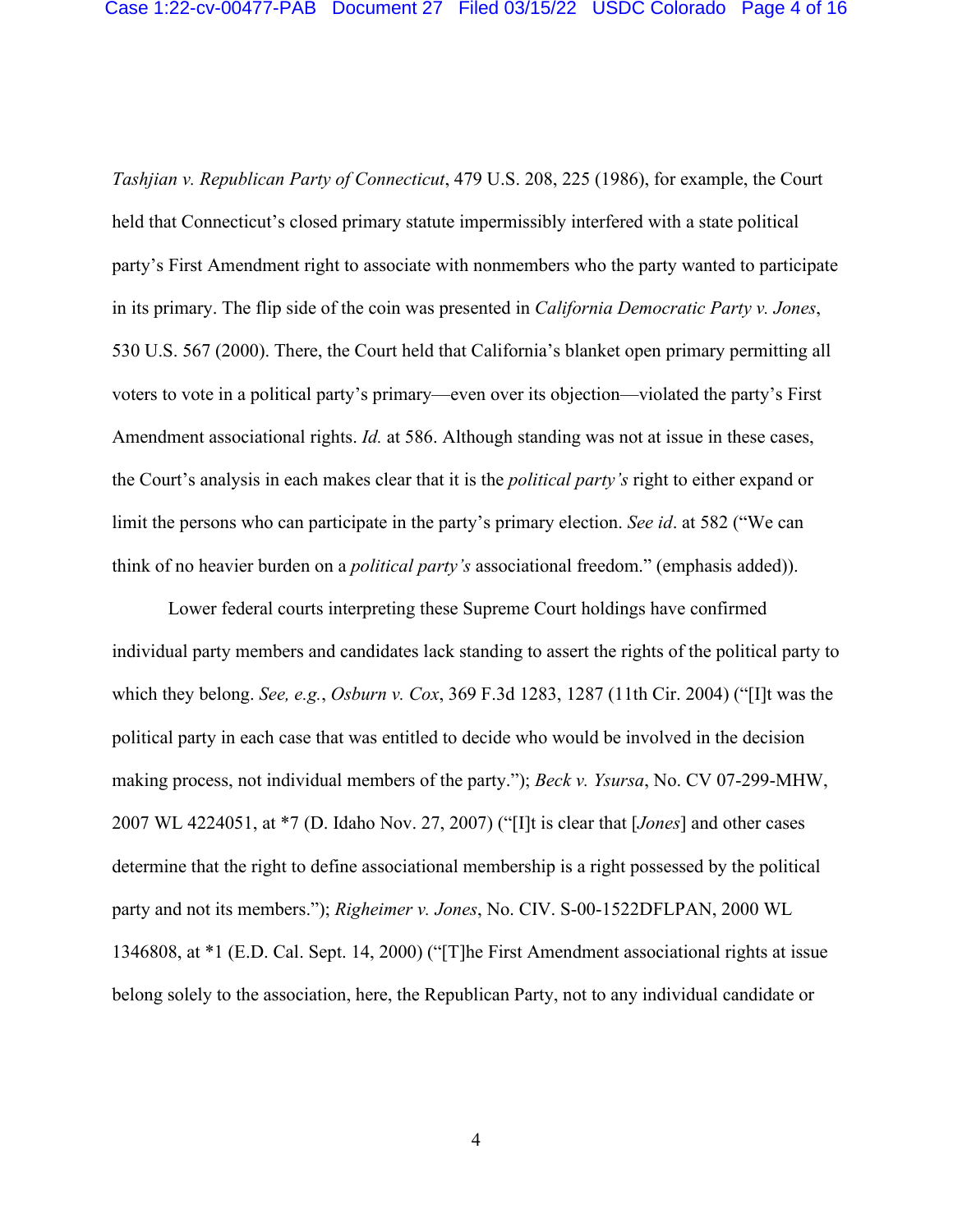voter.").<sup>[3](#page-4-0)</sup> These courts adhere to the well-established principle that a plaintiff must generally "assert his own legal rights and interests, and cannot rest his claim to relief on the legal rights or interests of third parties." *Warth v. Seldin*, 422 U.S. 490, 499 (1975). Indeed, were Plaintiffs' requested relief mandating a closed primary granted, it "would likely be held unconstitutional if challenged by the state political party." *Osburn*, 369 F.3d at 1287.

Here, only the Colorado Republican Party itself can decide whether it will allow unaffiliated voters to participate in its primary election (as in *Tashjian*) or whether it will close its nomination process to only its members (as in *Jones*). That choice is not Plaintiffs' to make. Indeed, if the court ruled on behalf of Plaintiffs in this case, the actual party whose rights are at issue—the Colorado Republican Party—would need to take action to defend the choice it already made to allow unaffiliated voters to participate in its primary. Doc. 14-1 at 2.

Plaintiffs also advance an equal protection claim, asserting Proposition 108 treats voters affiliated with the Colorado Republican Party differently than minor party voters since minor parties can exclude unaffiliated voters from primaries. But Plaintiffs lack standing to assert this claim for the same reason that they lack standing under their associational and free speech claims. Assuming anyone has standing to insist that the Colorado Republican primary be closed, it is the Colorado Republican Party itself. Otherwise, the Secretary could be subject to an onslaught of suits from conflicting factions within a single party, with some demanding a closed

<span id="page-4-0"></span><sup>&</sup>lt;sup>3</sup> These decisions involved the First Amendment associational rights of political parties, which Plaintiffs assert here in Claims 1 and 2. Doc. 1,  $\P$  36-57. But the courts' reasoning applies equally to Plaintiffs' free speech claim in Claim 3, too. Plaintiffs' free speech claim is predicated on the speech of the political party to which they belong, not their own speech. *See* Doc. 1, ¶ 59 (alleging Proposition 108 violates the right to free speech because it "forc[es] [Plaintiffs'] political associations to deem as those associations' nominee for office a candidate chosen in an open primary election in which unaffiliated voters are allowed to participate.").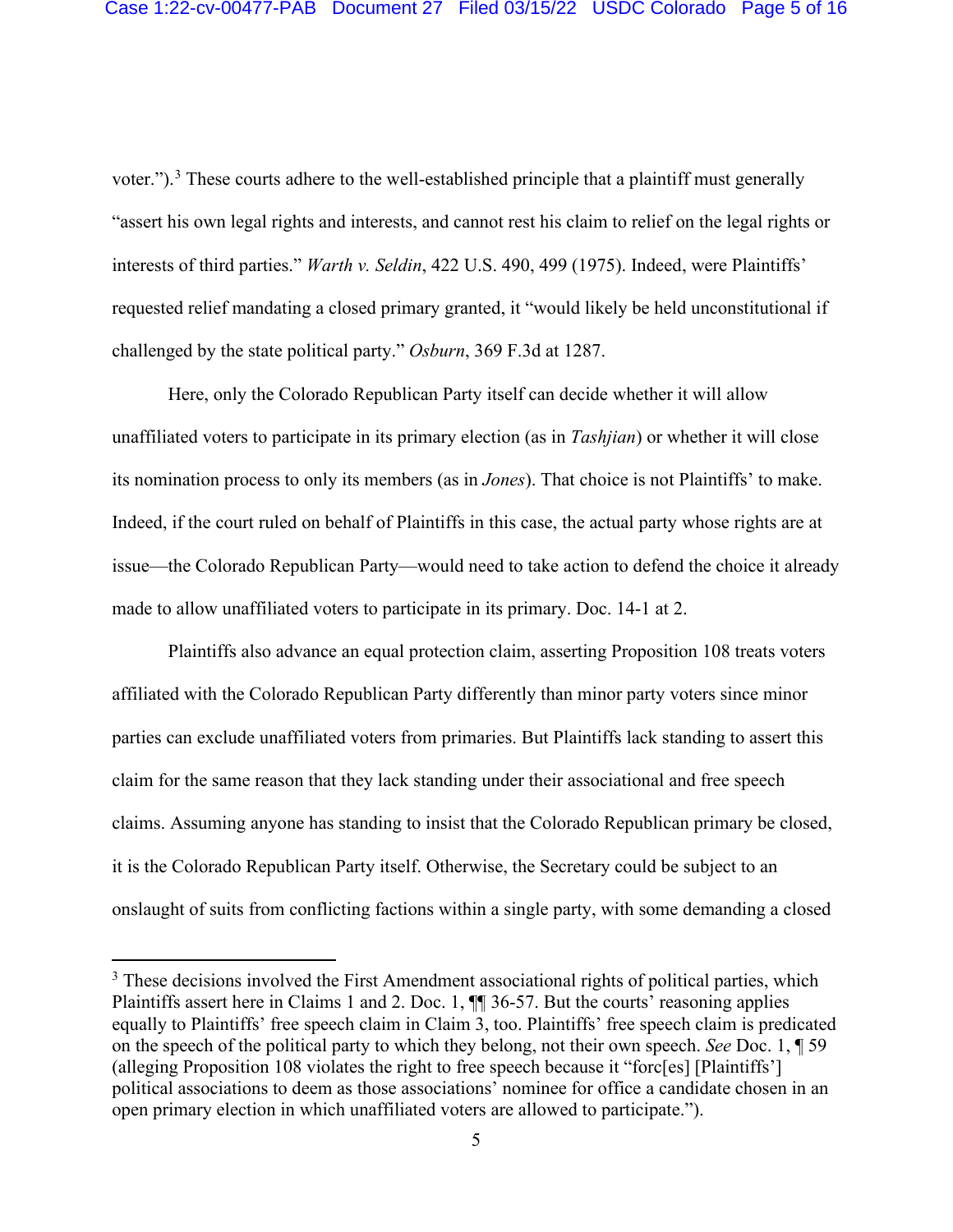primary, some an open primary, and others something in between. Courts have correctly found no standing for individual party officials and members to assert equal protection claims on behalf of their state political party, including in factual circumstances identical to this case (i.e., involving a three-fourths supermajority vote to opt out of the state's open primary). *See Greenville Cnty. Republican Party Exec. Comm. v. Way*, No. 6:10-1407-MGL, 2013 WL 12385313, at \*6 (D.S.C. Aug. 30, 2013) ("*Greenville II*").

Finally, to the extent Plaintiffs assert an equal protection injury to *their* individual rights, such as vote dilution due to unaffiliated voters' ballots being counted in the party's primary, their alleged injury is not fairly traceable to Proposition 108. *See Simon v. Eastern Ky. Welfare Rights Org.*, 426 U.S. 26, 41-42 (1976) (injury must be fairly traceable "to the challenged action of the defendant, and not injury that results from the independent action of some third party not before the court."). Instead, Plaintiffs' alleged injury is traceable solely to the Colorado Republican Party's policy choice to participate in Colorado's semi-open primary rather than opt out. *See ASARCO Inc. v. Kadish*, 490 U.S. 605, 615 (1989) (opinion of Kennedy, J.) (finding no standing where the "case depends on the unfettered choices made by independent actors not before the courts and whose exercise of broad and legitimate discretion the courts cannot presume either to control or to predict.").

Courts evaluating similar equal protection challenges to open primary laws have had no difficulty dismissing for lack of standing where a nonparty's intervening policy decision on the nomination format "breaks the causal chain." *Greenville II*, 2013 WL 12385313, at \*7 (quotations omitted). In *Greenville II*, each municipality made "varying decisions" about their "preferred methods of nominating candidates for municipal offices." *Id.* The court determined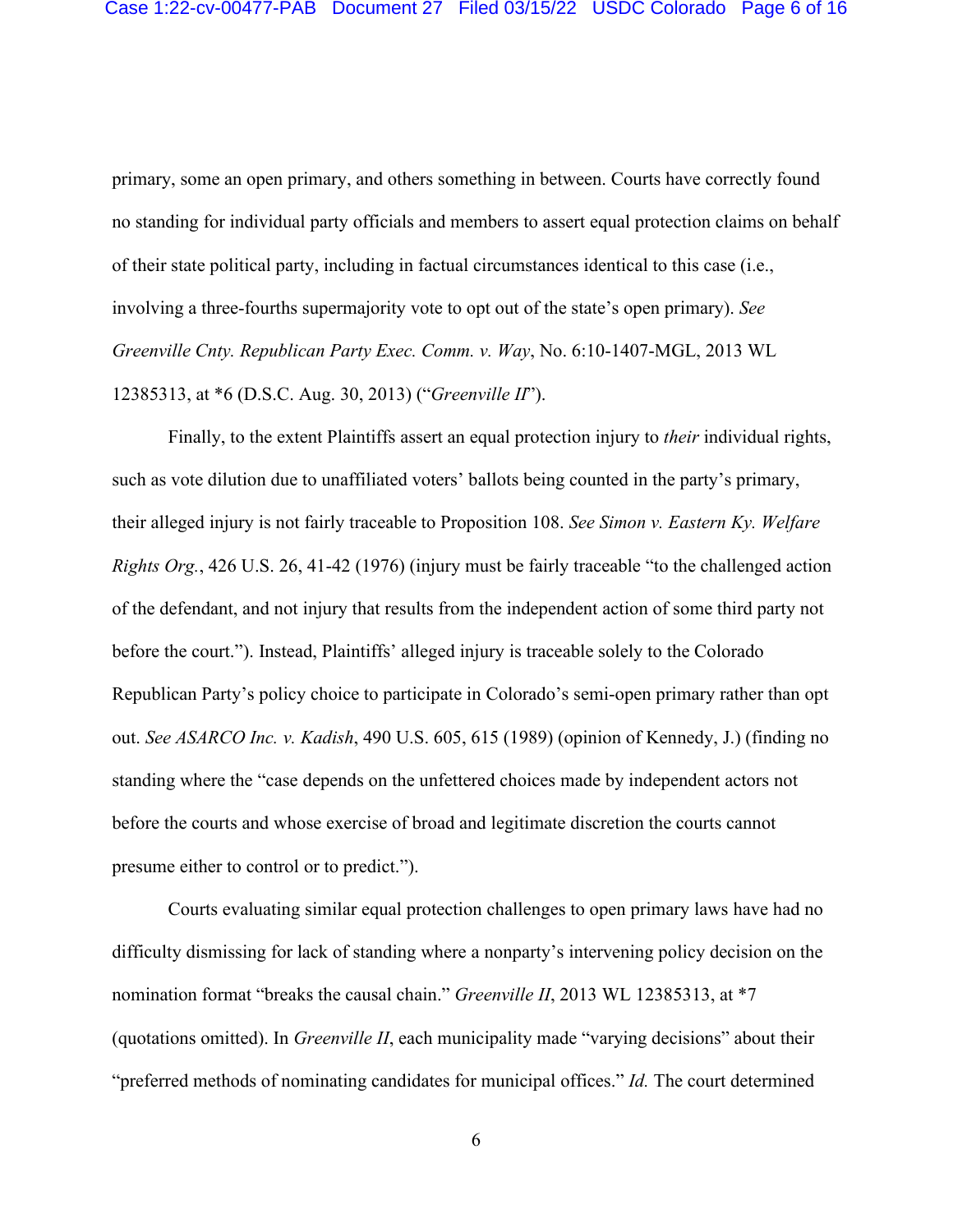that the municipality was an "absent intermediary that stands between Plaintiffs and the challenged conduct in a way that breaks the causal chain and deprives Plaintiffs of standing." *Id.* (quotations omitted). So too here—the Colorado Republican Party's choice to participate in Colorado's semi-open primary breaks the causal chain, rendering any link between Proposition 108 and Plaintiffs' alleged injury too highly attenuated to support standing.

#### **II. The complaint should be dismissed for failure to state a plausible claim.**

### **A. Plaintiffs do not adequately allege First Amendment association violations.**

It is well established that states "may, and inevitably must, enact reasonable regulations of parties, elections, and ballots to reduce election-and campaign-related disorder." *Timmons v. Twin Cities Area New Party*, 520 U.S. 351, 358 (1997) (citing *Burdick v. Takushi*, 504 U.S. 428, 433 (1992)). In assessing whether a state election law violates the First Amendment, a court must "weigh the character and magnitude of the burden the State's rule imposes on those rights against the interests the State contends justify that burden, and consider the extent to which the State's concerns make the burden necessary." *Timmons*, 520 U.S. at 358 (quoting *Burdick*, 504 U.S. at 434). When a state regulation imposes "severe restrictions" on First Amendment rights, the regulation must be "narrowly drawn to advance a state interest of compelling importance." *Burdick*, 504 U.S. at 434 (internal quotation marks omitted). But "'when regulations impose lesser burdens, a State's important regulatory interests will usually be enough to justify reasonable, nondiscriminatory restrictions.'" *Utah Republican Party v. Cox*, 892 F.3d 1066, 1077 (10th Cir. 2018) (quoting *Clingman v. Beaver*, 544 U.S. 581, 586-87 (2005)). The severity of the burden a state primary system imposes on a party's associational rights is a factual issue for the district court. Absent evidence that a State's primary system burdens a party's right to associate,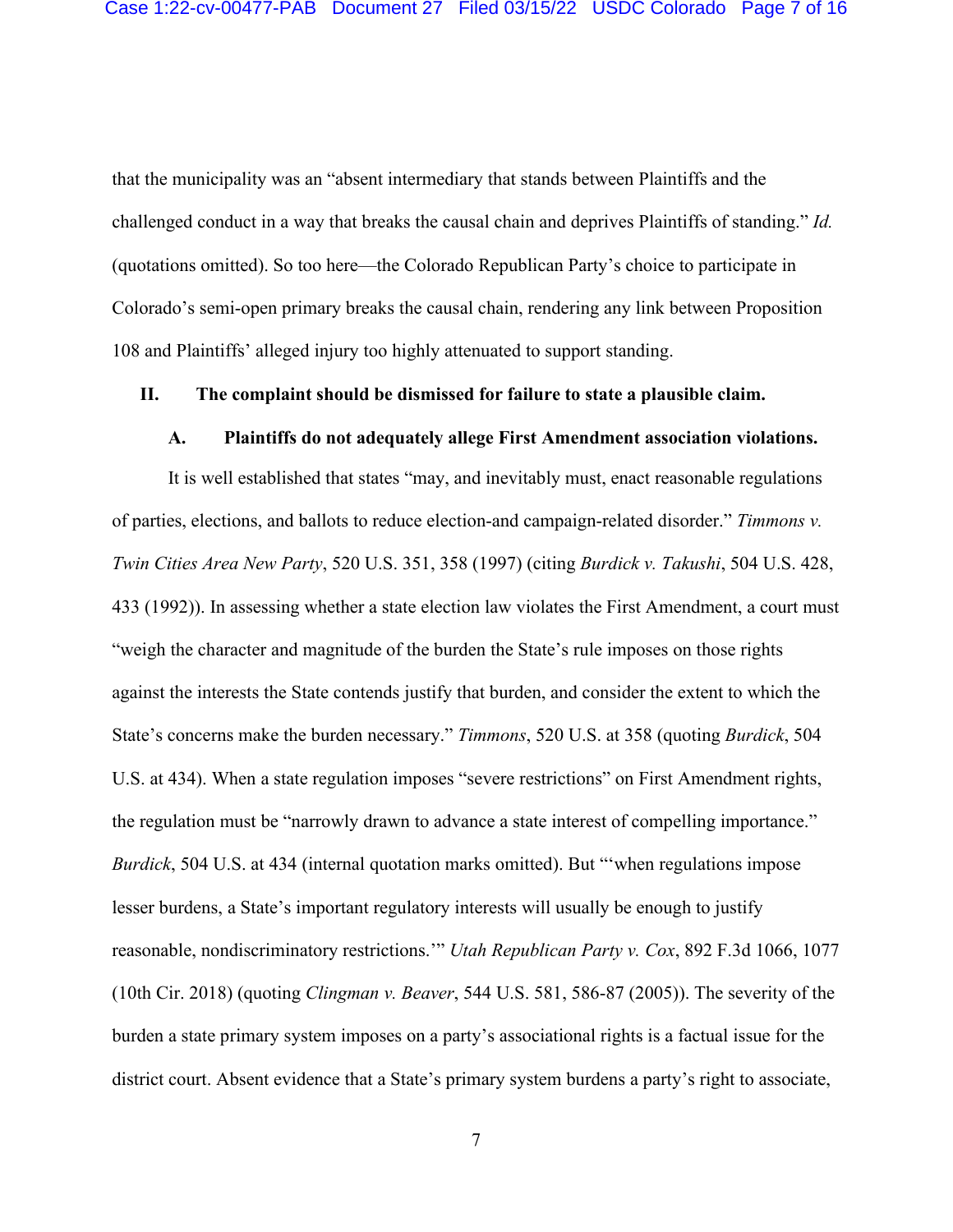a facial challenge to state primary election laws will fail. *Democratic Party of Hawaii v. Nago*, 833 F.3d 1119, 1124-25 (9th Cir. 2016) (citing *Jones*, 530 U.S. at 578).

*Proposition 108 does not substantially burden associational rights.* As a matter of law, Colorado's semi-open primary does not impose a substantial burden on a political party's associational rights. Because political parties have the *choice* between participating in Colorado's semi-open primary or opting out, Colorado law does not force parties to associate with unaffiliated voters. Where state law provides parties with legitimate alternatives that do not restrict their freedom of association, courts have rejected facial attacks on primary election statutes on the basis of forced association. *Greenville Cnty. Republican Party Exec. Comm. v. South Carolina*, 824 F. Supp. 2d 655, 664-65 (D.S.C. 2011) ("*Greenville I*") (upholding substantially similar state law). And Supreme Court decisions on primary election systems strongly suggest that only mandatory candidate nomination schemes can significantly burden a political party's right to free association. *See, e.g.*, *Jones*, 530 U.S. 567 (striking mandatory blanket primary); *Wash. State Grange v. Wash. State Republican Party*, 552 U.S. 442, (2008) (upholding "jungle primary" system that did not determine party nominee); *Tashjian*, 479 U.S. 208 (striking mandatory closed primary); *Timmons*, 520 U.S. 351 (upholding prohibitions on "fusion" candidates); *Clingman*, 544 U.S. 581 (reversing Tenth Circuit decision below and upholding semi-open primary where parties could choose whether to open primary to unaffiliated voters); *see also Greenville I*, 824 F. Supp. 2d at 664 (upholding semi-open primary similar to Colorado's). Because major political parties in Colorado may choose whether to participate in a semi-open primary or select their party nominee via a closed selection process, their associational rights are not significantly burdened.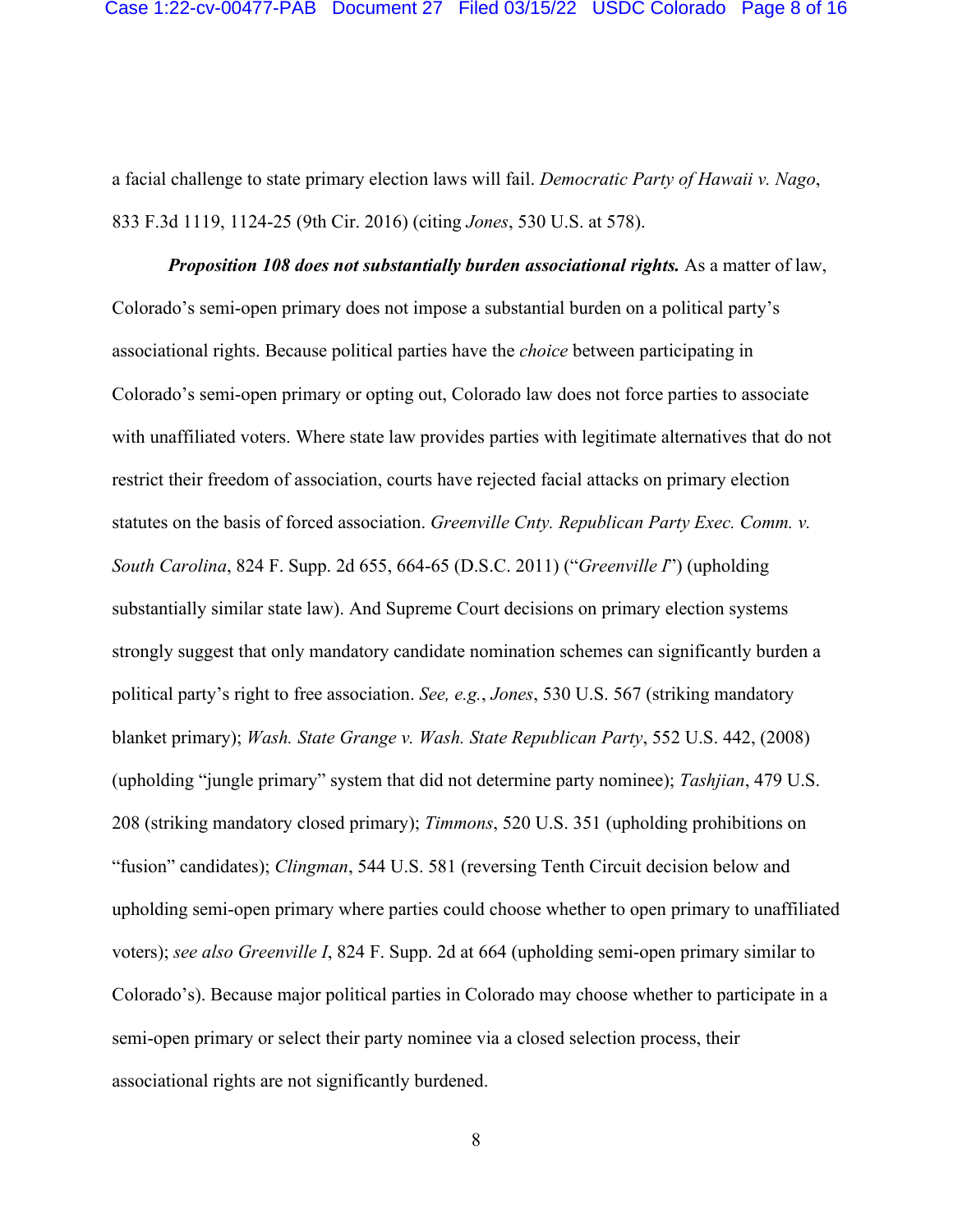This case is distinguishable from *Jones*, which held California's blanket primary system imposed a severe burden on a party's right to decide for itself who it would, and would not, associate with for the purposes of selecting a candidate. *Jones,* 530 U.S. at 582; *see also Democratic Party of Wash. State v. Reed,* 343 F.3d at 1198, 1204-05 (9th Cir. 2003). First, unlike in *Jones*, where parties were forced to choose a nominee through participation in a state primary, political parties in Colorado can choose to access the general election ballot through assembly or convention. Second, the mandatory blanket primary system in *Jones* differs considerably from Colorado's optional semi-open primary. Under the blanket primary system in *Jones*, voters could vote for any candidate, regardless of party affiliation. *Jones,* 530 U.S. at 570. In Colorado, party-affiliated voters may only vote in their own party's primary, and unaffiliated voters who elect to vote in a major party primary are limited to that party's ballot. § 1-4- 101(2)(b). *Jones* observed that a system "in which the voter is limited to one party's ballot" may be "constitutionally distinct" from the unconstitutional blanket primary. *Id.* at 577 n.8. Third, unlike in *Jones*, Plaintiffs provide no evidence of a "clear and present danger" that adherents of opposing parties will determine the Republican Party's nominees. *See id.* at 578. Because *Jones* is factually and legally distinguishable, it does not support Plaintiffs' claims. Here, the state party chose to participate in Colorado's semi-open primary by a two-thirds majority. Plaintiffs' disagreement with this policy choice does not make it unconstitutional. Plaintiffs fail to show that Colorado's semi-open primary significantly burdens major parties' associational rights.

*The three-fourths voting threshold does not infringe on parties' right to associate.* Plaintiff's attack on the three-fourths voting threshold seeks to rewrite history, as the party already voted in 2021 not to opt out of the semi-open primary. Nevertheless, Plaintiffs assert the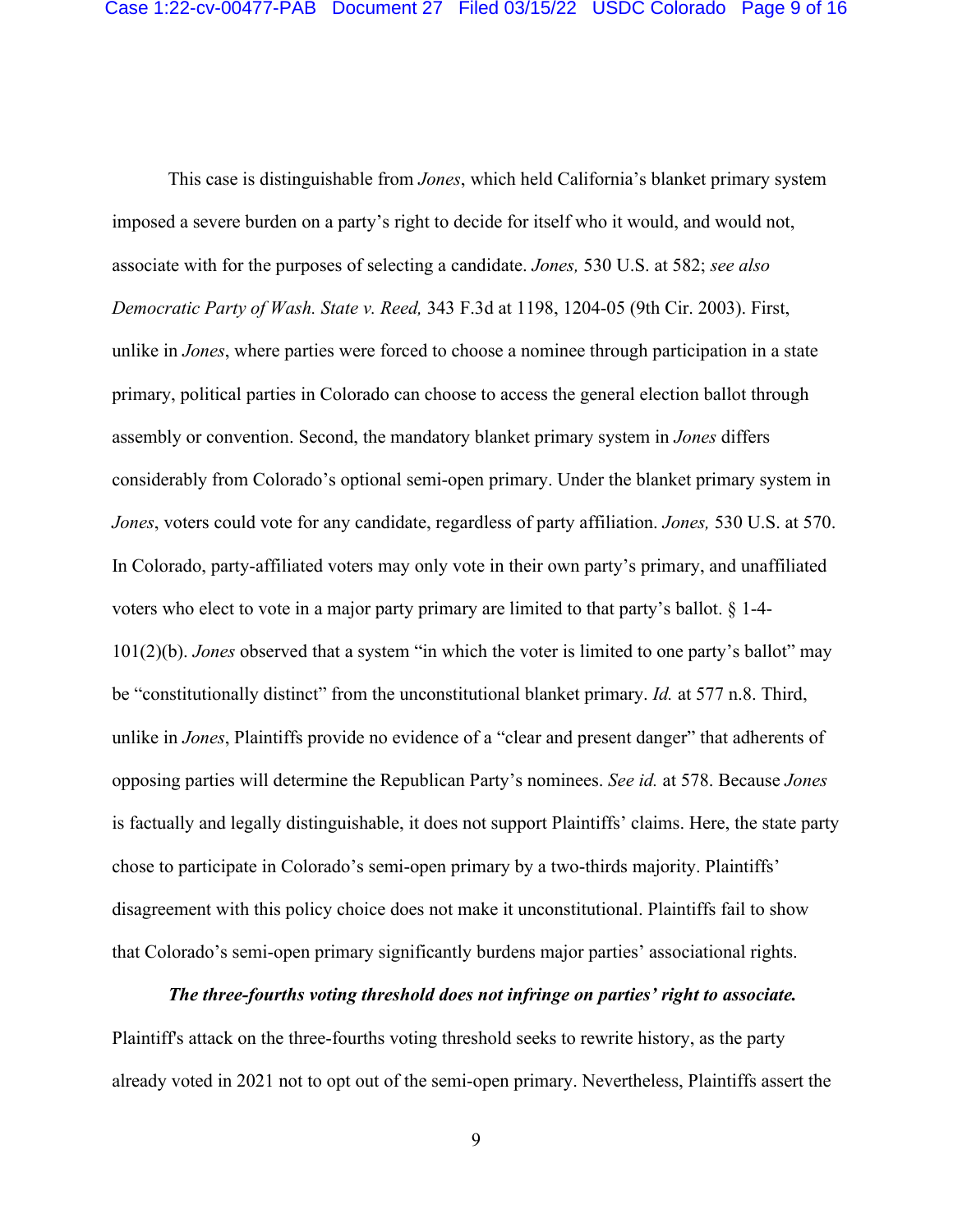opt out statute is unconstitutional because the three-fourths requirement "is itself an undue burden, allowing a small minority of the Party's members to thwart the will of the majority of the Party's members[.]" Doc. 1, ¶41. The three-fourths requirement is a reasonable procedural rule and passes constitutional muster because it does not violate a party's associational rights. In *Greenville I,* 824 F. Supp. 2d at 668, for example, the court upheld a nearly identical law providing that major political parties could opt out of a semi-open primary through a threefourths vote by its central committee, holding it did not significantly impact a party's right to associate. The *Greenville I* court reasoned: "The voting requirement . . . neither limit[s] [n]or abridge[s] any party's ability to disseminate its views, nor does the statute affect how a party conducts its internal organizational affairs." *Id.* The same is true here.

To appreciate the minimal impact of this procedural rule, consider the party's institutional operations in context. For starters, the Committee—not the State—determines how many voting members it has. According to Plaintiffs' complaint, the number of voting members varies by year—686 in 2021 and 470 in 2019. Doc. 1, ¶ 27. Because the Committee decides its voting membership, it could reduce the number of voting members to four or raise it to 1,000. Plaintiffs also complain that it is difficult for the Committee to assemble a quorum of voting members. The State has no role in this. If assembling a quorum were important, the Committee could make attendance mandatory or change the place or date of its meeting. If the three-fourths opt out threshold imposes a meaningful burden because of the total number of voting members, that burden is self-imposed by the Committee, not Colorado.

Second, Plaintiffs do not explain what voting threshold would be constitutional. The Colorado system honors the party's ability to make a choice and merely sets the threshold level,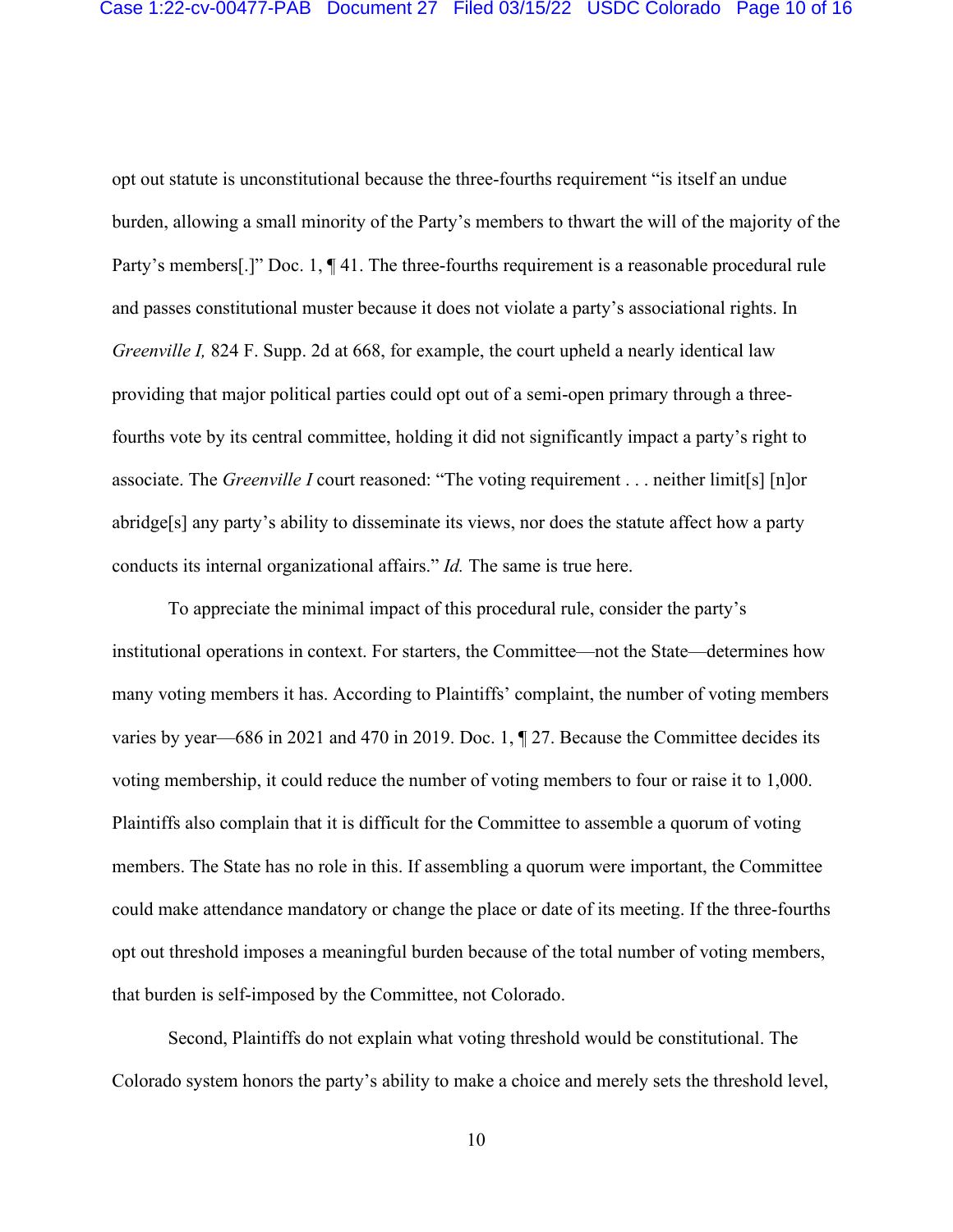leaving it to the party to determine the overall voting population. It is unclear whether Plaintiffs would accept a lower voting threshold as constitutional, such as 60 percent or even 51 percent.

Third, Plaintiffs' case is entirely hypothetical and conjectural. Even if, for sake of argument, a lower threshold were preferable as a constitutional matter, Plaintiffs cannot show that the Committee would opt out. This makes this case an entirely inappropriate one to consider whether a lower threshold is constitutionally mandated.

*Colorado's important interests in primary elections justify any perceived slight burden on parties under Proposition 108.* Colorado's important public interests justify the reasonable, non-discriminatory restrictions imposed by its semi-open primary system. *See Utah Republican Party*, 892 F.3d at 1077. Colorado's interests in protecting and preserving the integrity of the nominating process, promoting fairness, allowing parties to increase voter participation, and ensuring administrative efficiency support its semi-open primary system.

States have a significant interest in regulating elections in a manner that preserves the integrity of the electoral process and ensures that elections are fair and honest. *See Storer v. Brown,* 415 U.S. 724, 730 (1974). This is particularly true where "the State gives the party a role in the election process . . . by giving certain parties the right to have their candidates appear with party endorsement on the general-election ballot." *N.Y. State Bd. of Elections v. Lopez Torres,* 552 U.S. 196, 203 (2008); *see also Am. Party of Texas v. White,* 415 U.S. 767, 779-80 (1974) (upholding the requirement that major political parties nominate candidates through a primary and that minor parties nominate candidates through conventions). This may include an interest in offering political parties the opportunity to include unaffiliated voters in their primaries, as required by the First Amendment. *See, e.g.*, *Tashjian,* 479 U.S. 208 (striking state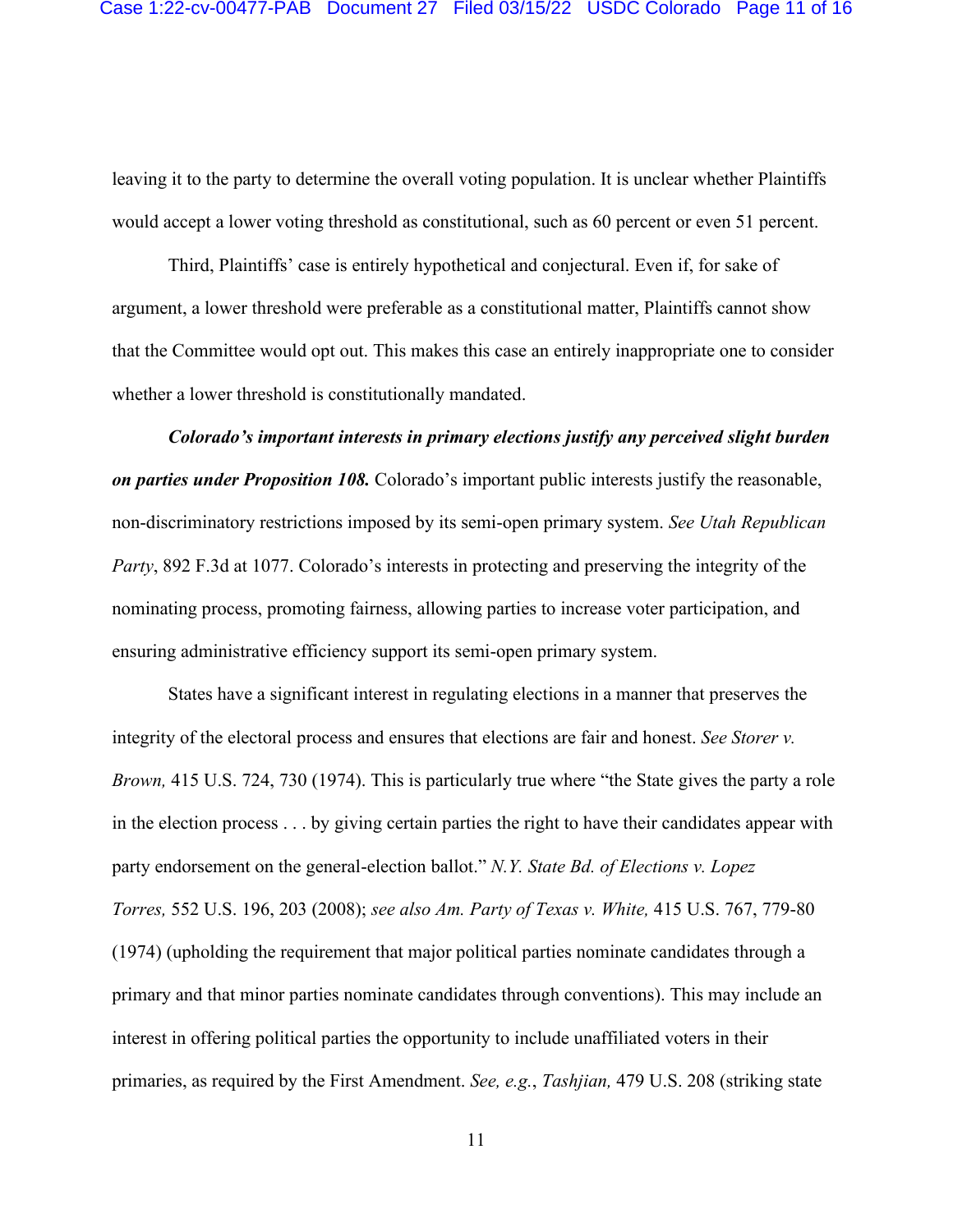statute requiring voters in a party primary to be registered members of that party, when the Republican Party wished to permit independent voters to vote in its primary).

States also have an important interest in permitting political parties to allow greater voter participation in the electoral process—should the parties choose to do so. "The right to vote freely for the candidate of one's choice is of the essence of a democratic society, and any restrictions on that right strike at the heart of representative government." *Reynolds v. Sims,* 377 U.S. 533, 555 (1964). To the extent encouraging citizens to vote is an important state interest, *see Jones,* 530 U.S. at 587 (Kennedy, J., concurring), Colorado is "entitled to protect parties' ability to plan their primaries for a stable group of voters." *Clingman*, 544 U.S. at 596.

Finally, States maintain a legitimate interest in ensuring administrative efficiency in the election process. *See Burdick,* 504 U.S. at 438-39. The orderly and effective administration of elections protects the stability of the political system, and States may use reasonable restrictions to accomplish this goal. *See Storer,* 415 U.S. at 736. Providing major parties with the opportunity to have candidates nominated to the general election ballot through a semi-open primary provides an administratively sound way to offer political parties broad forums in which to reach voters who share their ideology, while preserving the integrity of the overall electoral process and encouraging a party's interest in voter participation. The state interests at stake justify minimal burdens on a party's associational rights. And by setting the opt-out level at threequarters of a political party's state central committee, Colorado ensures that a party must have a deliberate commitment to opting out of allowing unaffiliated voters to participate in its primary. If the level were lower, say, 51 percent, there is a material risk that the opportunity for unaffiliated voters to participate would vacillate regularly and create undue voter confusion.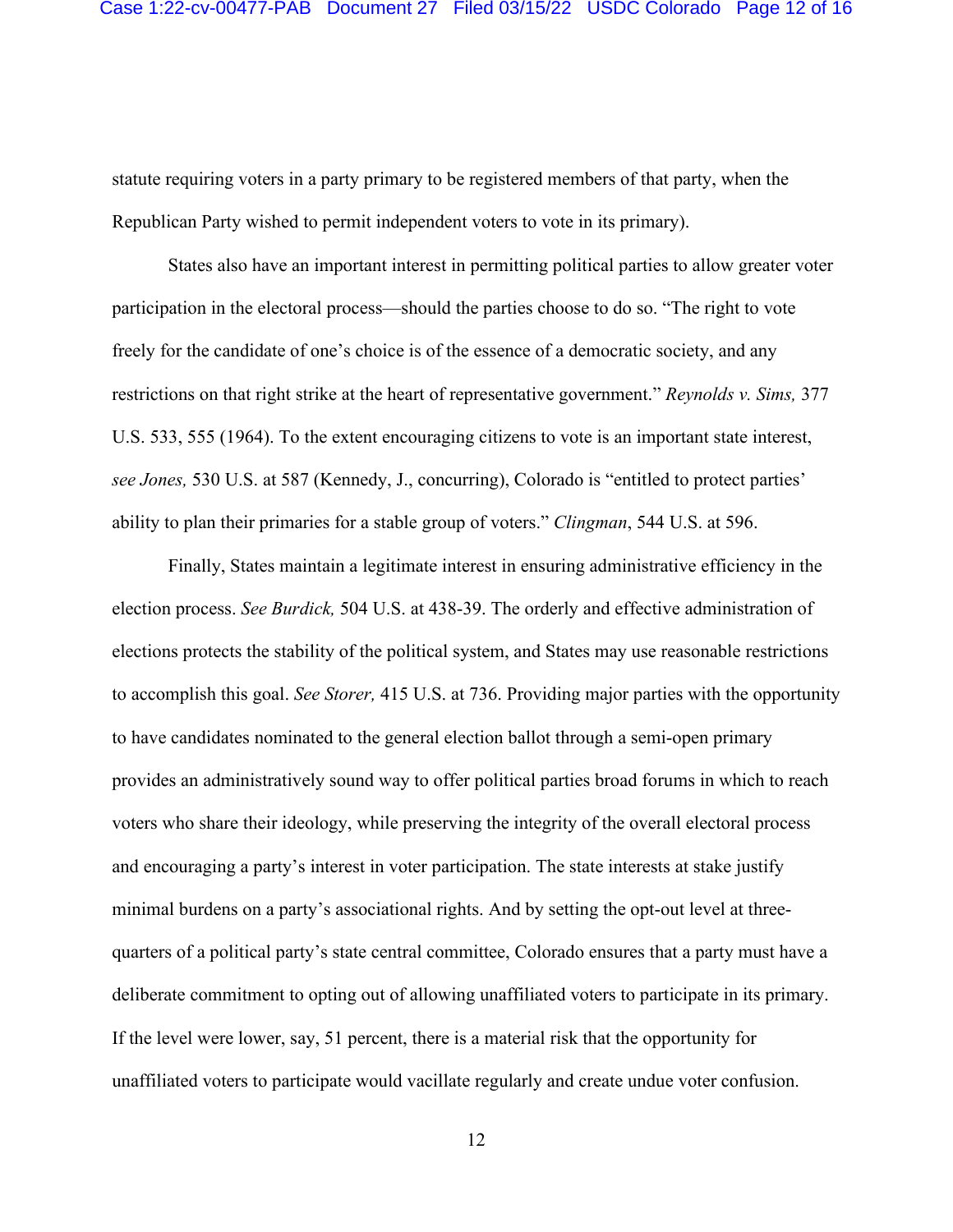### **B. Plaintiffs fail to allege a plausible First Amendment free speech violation.**

Plaintiffs assert Proposition 108 requires a political party to nominate a candidate who may not reflect the views of the majority of the party's members, and such compelled speech runs afoul of the right to free speech. In support, Plaintiffs cite to the numbers of voters who register as Republican, Democrat, or unaffiliated, and one editorial encouraging unaffiliated voters to vote for a particular Republican candidate. Plaintiffs do not demonstrate a danger of crossover voting or "party raids." But more importantly, Supreme Court precedent recognizes that the Colorado Republican Party has a constitutional right to open its primary to unaffiliated voters. *Tashjian,* 479 U.S. 208. As *Tashjian* recognized, a party has an interest in having the opportunity to allow unaffiliated voters to vote in its primary because it represents a "crucial juncture at which the appeal to common principles may be translated into concerted action, and hence to political power in the community." 479 U.S. at 216. Here, the Colorado Republican Party has elected to open its primary to unaffiliated voters. Given the party's demonstrated interest in allowing unaffiliated voters to participate, the party's free speech interests counsel towards allowing it to include such voters. Plaintiffs have not shown how Proposition 108 places a burden on *the party's* freedom of speech and, even if there was any modest burden, it would be justified by Colorado's compelling interests detailed above.

#### **C. Plaintiffs cannot succeed on their Equal Protection claims.**

Similar to other rejected equal protection challenges, Plaintiffs attack "the validity of the primary election process that is internal to the [Colorado] Republican Party." *Hole v. N.C. Bd. of Elections*, 112 F. Supp. 2d 475, 482-83 (M.D.N.C. 2000). But the party's "right to conduct its primary in the manner that it believes is in its best interests—including its decision to open the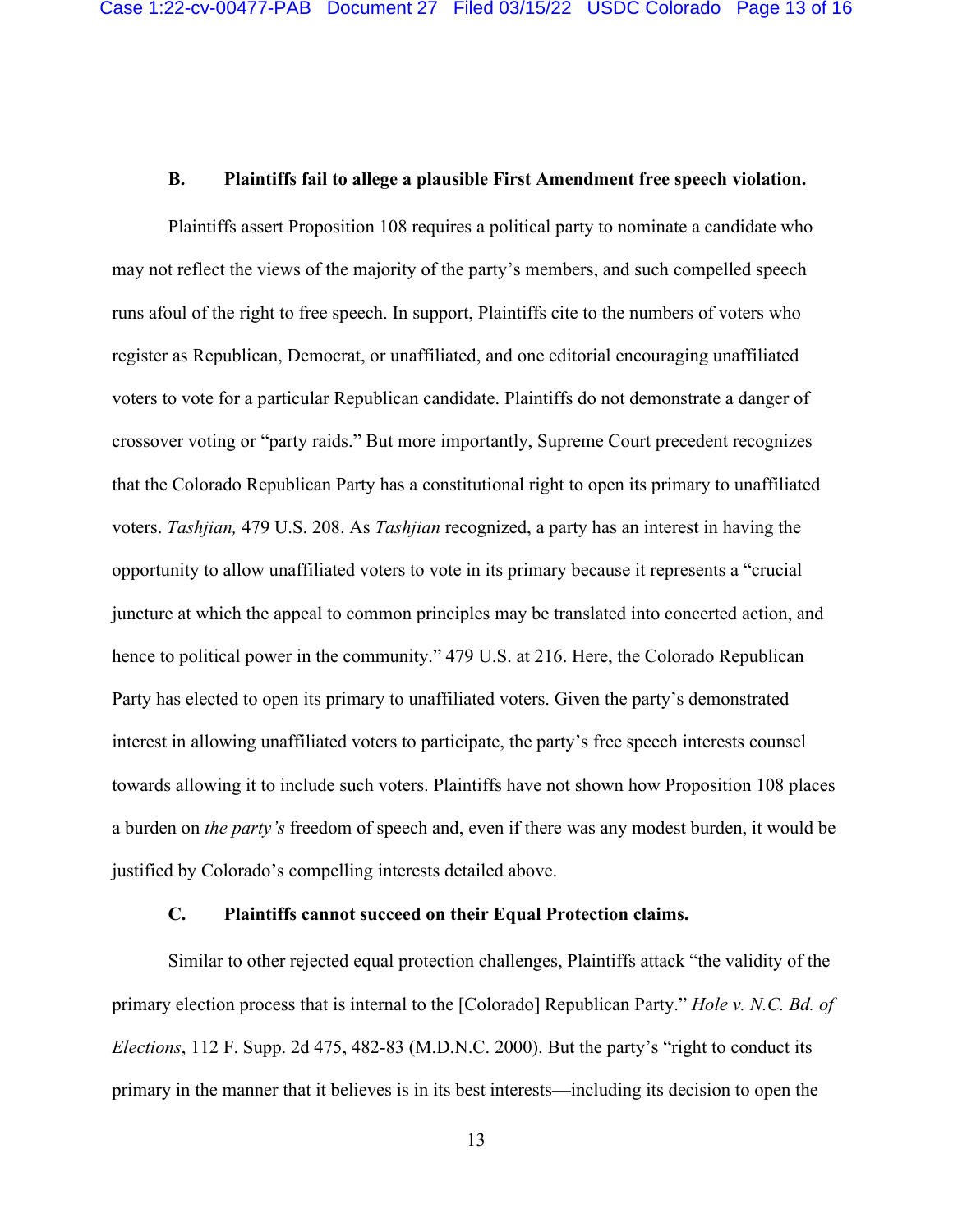primary to unaffiliated voters—is within the constitutional right of association of the political party." *Id.* (citing *Tashijan*, 479 U.S. at 214). Accordingly, Plaintiffs' assertion their "vote[s] [will be] diluted in violation of the Equal Protection Clause is without merit." *Id.* 

Plaintiffs also contend Proposition 108 violates the Equal Protection Clause because it treats voters affiliated with the Colorado Republican Party differently than minor party voters who may vote in a closed primary. This assertion fails for any one of three reasons. First, major and minor political parties in Colorado and their affiliated voters are not similarly situated in "all relevant respects." *Taylor v. Roswell Indep. Sch. Dist.*, 713 F.3d 25, 53-54 (10th Cir. 2013). A major political party, for example, has a gubernatorial candidate who received at least ten percent of the vote at the last election. Colo. Rev. Stat.  $\S 1$ -1-104(22). Given the size disparity between major and minor political parties, there are significant logistical and scaling burdens that go into administering a primary election involving major party candidates that do not exist for primaries involving only minor party candidates. Colorado may thus treat the primaries of major and minor political parties differently. *Cf. Curry v. Buescher*, 394 Fed. App'x 438, 447 (10th Cir. 2010).

Second, under *White,* 415 U.S. 767, states can require major political parties to use one method of nomination while allowing minor political parties to use another. In *White*, Texas was accused of discriminating against minor political parties because they could nominate candidates only by convention while major political parties could nominate by primary election. *Id.* at 781. The Court said it was "wholly unpersuaded" and could not "take seriously" the challengers' argument that different procedures amounted to "invidious" discrimination. *Id.*

Third, unlike classifications based on race, religion, gender, and alienage, political parties and their affiliated voters are not a suspect class. *See Greenville II*, 824 F. Supp. 2d at 669. Thus,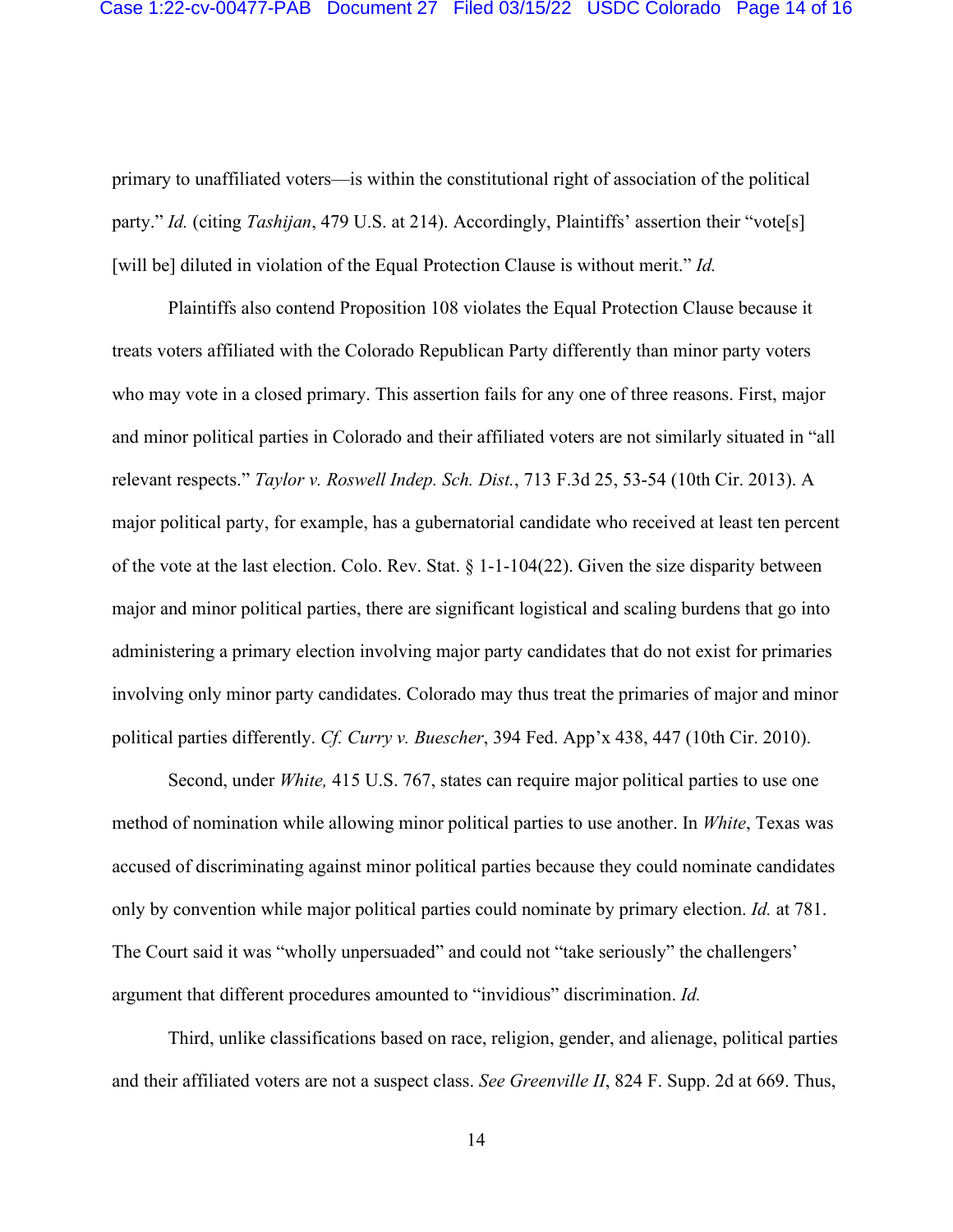Colorado's classification between major and minor political parties passes muster if rationally related to a legitimate state interest—a deferential bar it easily satisfies. *See Armour v. City of Indianapolis, Ind*., 566 U.S. 673, 685 (2012) (stating equal protection does not require the government "to draw the perfect line nor even to draw a line superior to some other line it might have drawn" but "only that the line actually drawn be a rational line"). Here, Colorado could rationally decide both that (1) unaffiliated voters should (absent the party opting out) have a voice in selecting the nominees of the major political parties who will go on to appear on the general election ballot and, in all likelihood, win the election, but also (2) smaller nascent political parties should be afforded the opportunity to recruit like-minded voters to join their party, spur enthusiasm, and encourage fellow members to vote in a closed primary where they will have an outsized influence in shaping the minor party's future, including perhaps growing into a major political party. Plaintiffs' equal protection claims fail.

#### **CONCLUSION**

Plaintiffs' complaint should be dismissed under Fed. R. Civ. P. 12(b)(1) and 12(b)(6).

Dated: March 15, 2022 PHILIP J. WEISER

Attorney General

s/ *Emily Buckley*

*Grant T. Sullivan*, Assistant Solicitor General *Emily Buckley,* Assistant Attorney General 1300 Broadway, Denver, CO 80203 Telephone: (720) 508-6349 / 6403 Email: [grant.sullivan@coag.gov;](mailto:grant.sullivan@coag.gov) emily.buckley@coag.gov *Attorneys for Defendant*